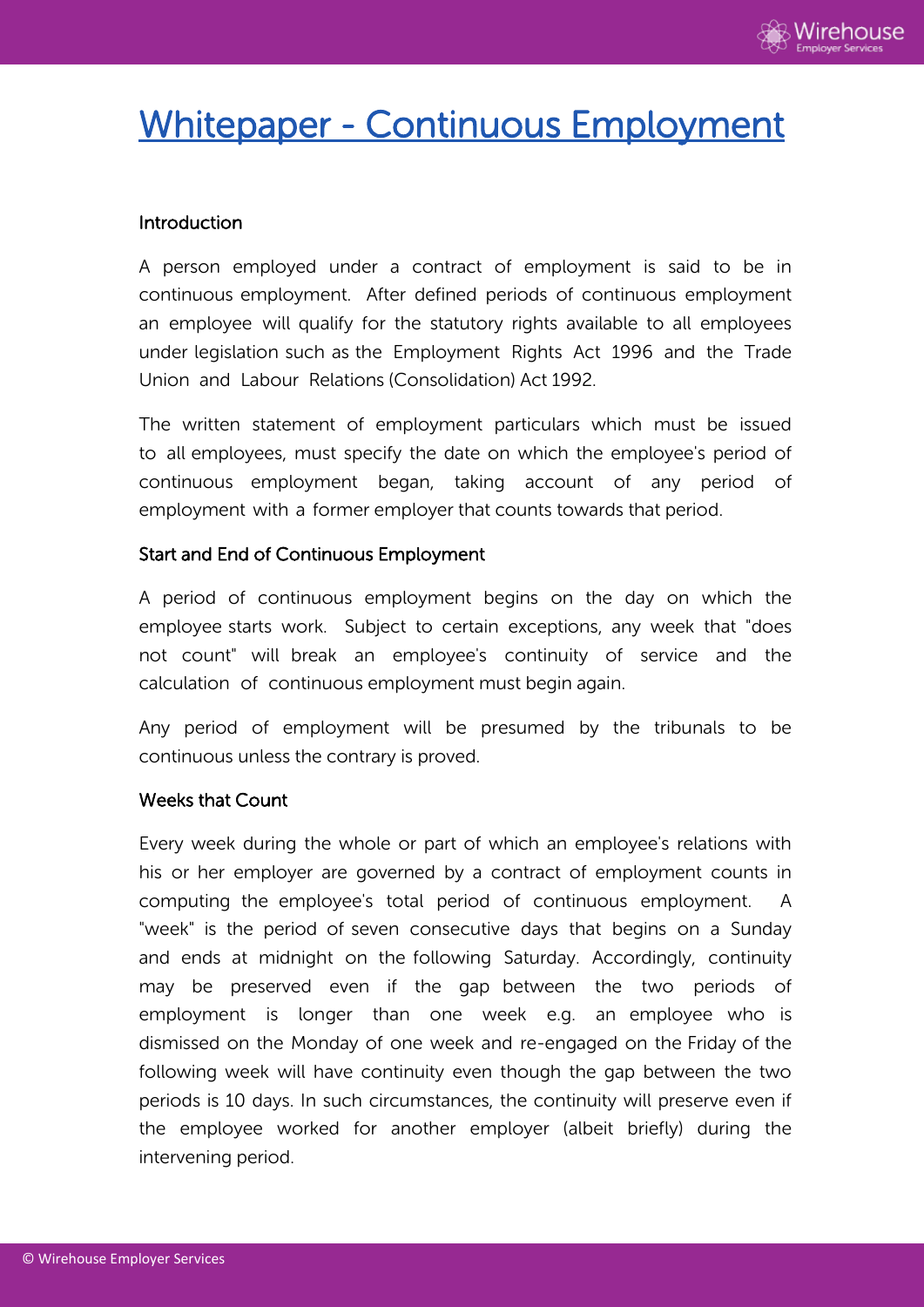

In computing an employee's period of continuous employment, the issue of whether or not the employee's employment counts towards a period of continuous employment, or whether or not periods (consecutive or otherwise) are to be treated as forming a single period of continuous employment, shall be determined week by week. However, where it is necessary to determine whether or not an employee has been continuously employed for a sufficient period to qualify for a particular statutory right, the length of the employee's period of employment is computed in months and years of 12 months.

#### Breaks in Employment that do not Break Continuity

There will be occasions when the interval between an employee's dismissal (or resignation) and his or her subsequent re-employment by the same (or an associated) employer does not break the continuity of the employee's period of employment - even if the period between termination and re-employment is longer than one week.

The continuity of a period of employment is not broken in the following circumstances:

- Where an employee resigns or is dismissed on grounds of ill health but is re-employed by the same employer within the next 26 weeks. This is the case even if the employee works for another employer during the intervening period.
- Where an employee is absent from work, for whatever length of time, because of a temporary cessation of work e.g. where the factory in which an employee worked was destroyed by fire and some of the workforce were dismissed and took temporary jobs with other employers pending rebuilding.
- Where an employee (such as a seasonal worker, or a supply teacher routinely re-employed at the beginning of every school year) is absent from work, for whatever period, in circumstances such that, by arrangement or custom, he or she is regarded as continuing in the employer's employment for any purpose.
- Where a dismissed employee is reinstated or re-employed by his or her former employer (or by a successor or associated employer) in consequence of an arbitration agreement, a COT3 agreement or a settlement agreement, or at the direction of an employment tribunal.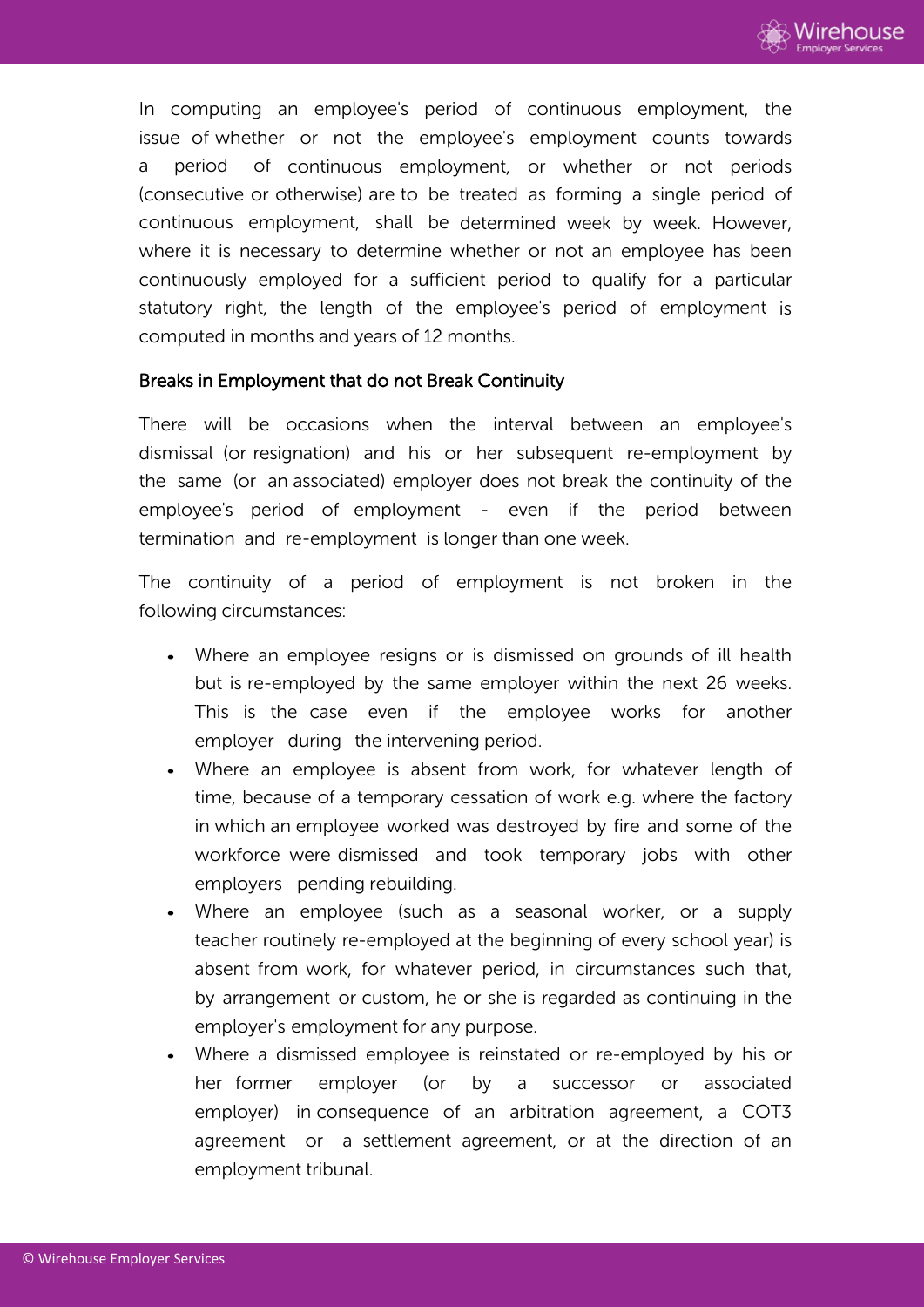In these circumstances, the period of absence will be treated as part of the employee's total period of employment if the employee in question is re-employed by the same employer (or, in the case of the final points on the list, a successor or associated employer) at the end of the period of absence.

Continuity is also not broken if an employee takes part in a strike or other form of industrial action. However, the whole of the week in which the strike occurred or continued must be discounted, even if the strike lasted just one or two days or for no more than an hour or two. The strike does not need to be official.

It should be noted that as continuity of employment is a statutory concept, it is not open to the employer and employee to agree that two periods of employment will or will not be continuous.

There is also no break in the continuity of an employee's period of employment if, as a member of the Volunteer Reserve Forces, an employee has been called up for military operations and then exercises his or her statutory right to be reinstated in his or her former job within six months of demobilisation. However, the days between the employee's call-up and reinstatement do not count when computing the employee's total period of continuous employment.

# Special Provisions Relating to Redundancy Payments

A redundant employee who is reinstated or re-engaged by the same employer (or by an associated or successor employer), in circumstances that do not otherwise destroy continuity, must either:

- Repay any statutory redundancy payment paid at the time of his or her dismissal or,
- forfeit continuity in respect of any future right to such a payment.

The effect of this is that although the break in service does not destroy continuity in relation to other statutory rights dependent on a period of continuous employment, the employee will not qualify again for a statutory redundancy payment until such time as he or she has completed a further two years' continuous service following re-employment. These rules do not apply to any form of 'redundancy payment' paid on a contractual or ex-gratia basis.